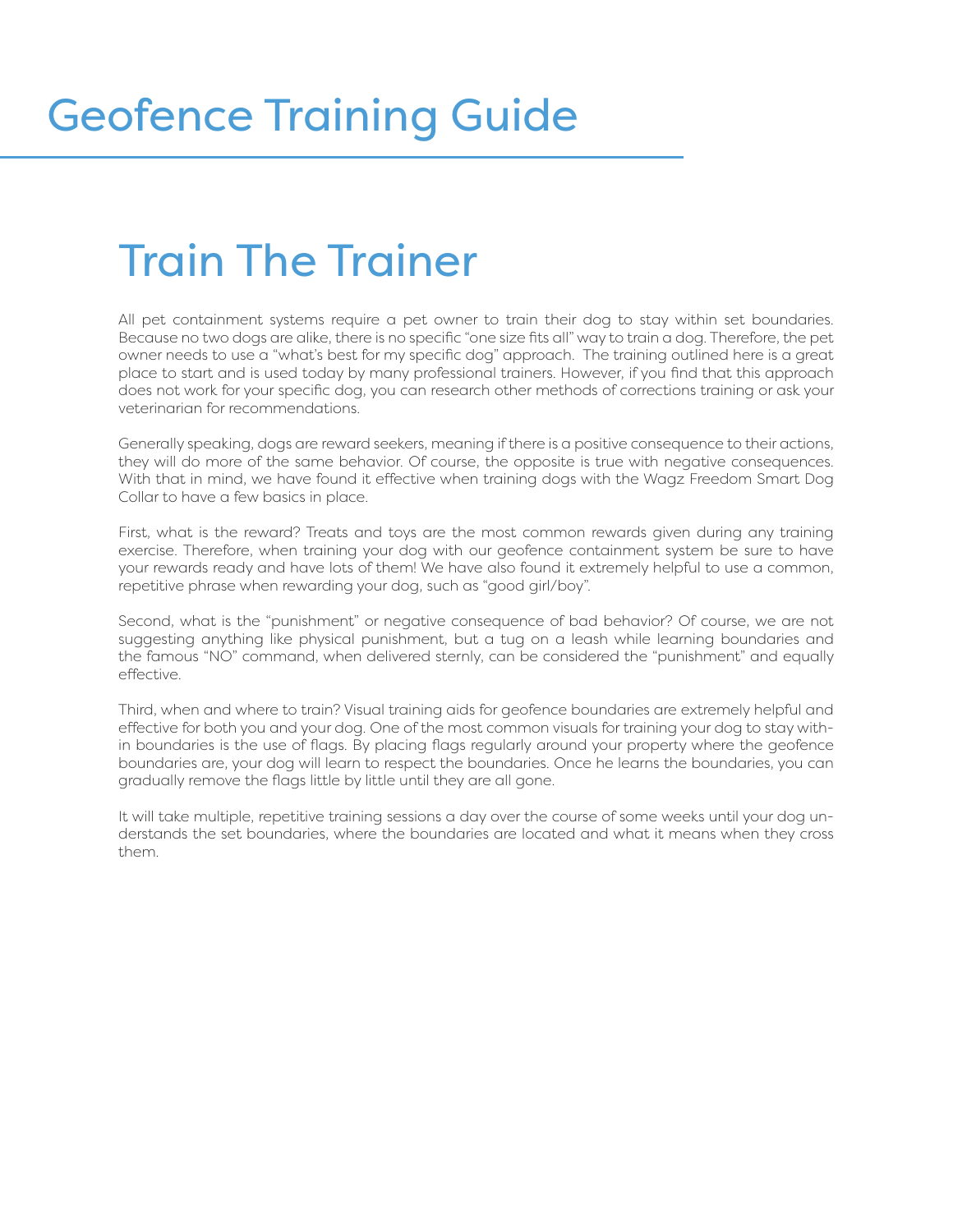## Geofence Training Guide

## Introduction To Geofences

When training your pet to use geofence boundaries with the Wagz Freedom Smart Dog Collar there are a few steps that will help the process.

First, it is recommended that basic leash training is well understood between the trainer and pet.

Second, create and store the geofence boundaries in your Wagz App.

Keep in mind, you can create multiple, customizable geofence boundaries in your App. Geofence boundaries can also include forbidden Keep Out Zones, designating certain areas such as pools, decks, patios or gardens 'off-limits' to your dog.

#### Tips On Geofence Placement

- Consider GPS variability when setting up your geofence. We recommend each geofence be at least 40' x 40' to give your dog ample room to roam. It is recommended that when you create a geofence you add a 15 foot buffer from any house or structure. In addition, you should add a 15 foot buffer from your geofence to any road or hazard when feasible, to ensure the best accuracy possible.
- Geofence boundaries should be placed where there is a clear line of sight to the sky.
- Geofences perform best in areas with WiFi coverage rather than cellular only coverage.

If this is your dog's first training with boundary training in general, we recommend that you turn off all corrections in your Wagz App at the outset. The first training sessions will require a leash. The Wagz shock-free corrections (audible, ultrasonic, vibration) are introduced at a later point in the training.

Third, create your visual boundary. We recommend placing flags around your property, slightly inside of the geofence boundary line. Position the flags 3-6 feet apart, and ~5 feet inside where the actual geofence boundary is (to help to account for any GPS variations).

Now you can begin teaching your dog the geofence boundaries.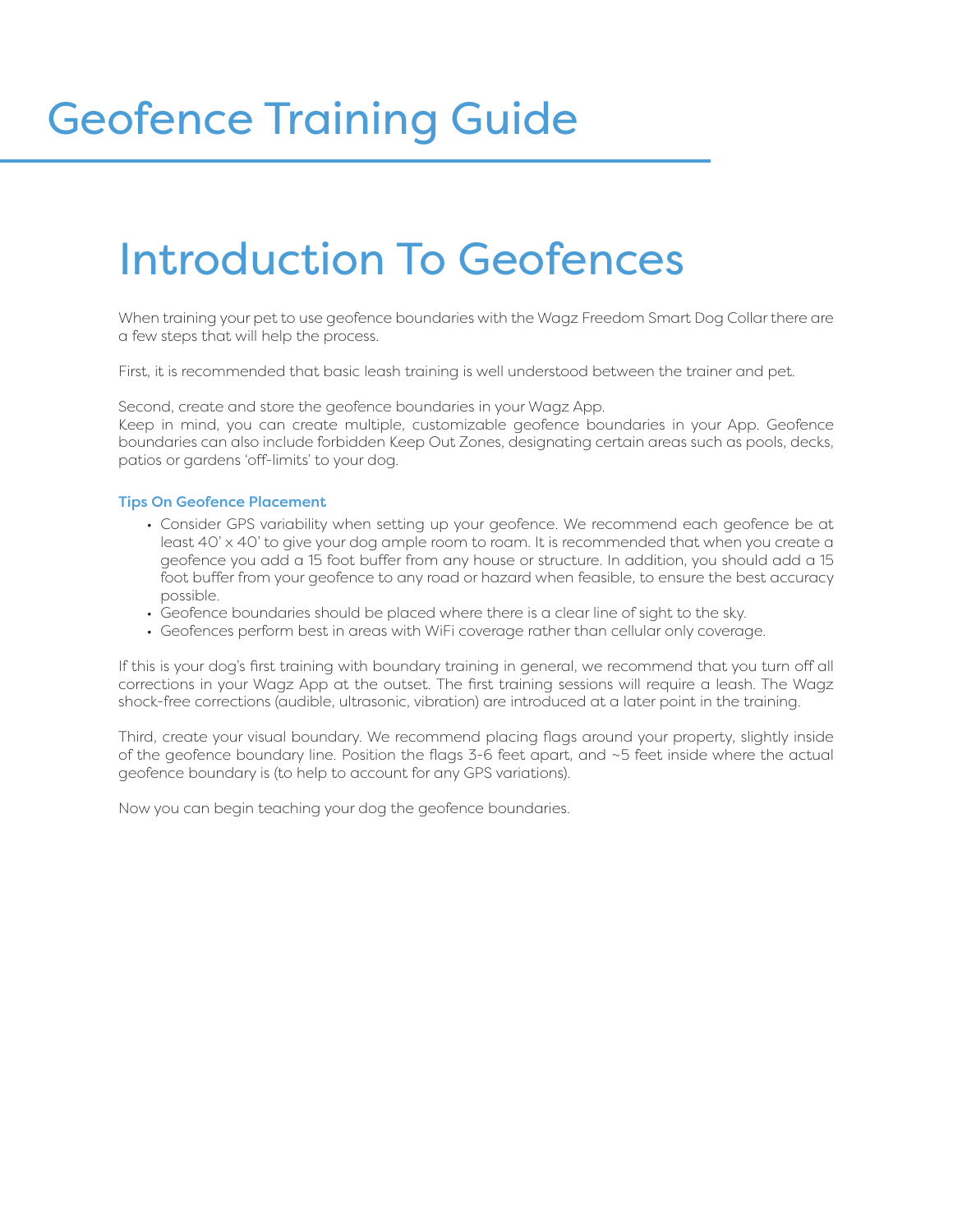## Geofence Boundary Training

With all forms of boundary training you will go through a few phases; In this section we will walk you through best practices for boundary training to include: (1) visual boundary training, (2) the addition of corrections and (3) training with distractions.

Let's start with the setting of each training session. We recommend having some simple playtime with your dog prior to each training session. This will help your dog to be interested in you as the trainer. Next, your dog should be wearing his or her favorite collar with the Wagz Freedom Smart device securely attached. A leash should also be attached before you begin the training. Please be sure all Wagz corrections are turned off if your dog has not learned the visual portion of the training.

Allow the pet to explore around the geofenced area (visually supported by the flags). As your dog gets within 6 feet of the boundary, give your version of the "NO" command and lead the dog back into the safe area. During the training make sure to reward and praise your pet for their good behavior of listening to your commands. Cover as much of the geofenced area as possible during the training session, but keep in mind that younger dogs have a shorter attention span and therefore, will not be able to train for long durations of time. It's for this reason that it is recommended to conduct trainings multiple times a day.

After a few training sessions or days you should turn ON the Wagz audible tone correction in the Wagz App. Continue the training as previously described with one change: As the audible tone is emitted from the Wagz Freedom Collar, lead your dog back into the safe zone. Once your dog learns to turn back into the safe zone when hearing the audible tone and without being tugged by the leash, be sure to give them praise and rewards.

The final portion of the training is adding in the vibration and/or ultrasonic corrections. We recommend you add one correction at a time to help your dog understand what they are. Continue with the training as stated above, and begin offering treats when they turn back into the safe zone after receiving the correction. While you may not be able to hear the vibration or the ultrasonic frequency, the audible tone goes off at the same time to help you know when to reward or lead them back into a safe zone.

After completing the corrections training, we suggest you try adding distractions. For this portion, a longer leash can be helpful. Start a training session as you have in the past, and after a few minutes of training, introduce a distraction outside of the geofenced area. Family members walking just outside of the boundary are a great first test. If your pet runs toward them but stops at the boundary line, praise and reward them. Additional distractions include tossing a toy out of the geofenced area.

If your dog attempts to go through a geofenced area, give the "NO" command and pull/lead your pet back into the safe area. Once they have returned inside of the geofence give them praise and rewards for returning.

If your dog goes through a geofence you will need to spend some time without distractions to reinforce the previous training.